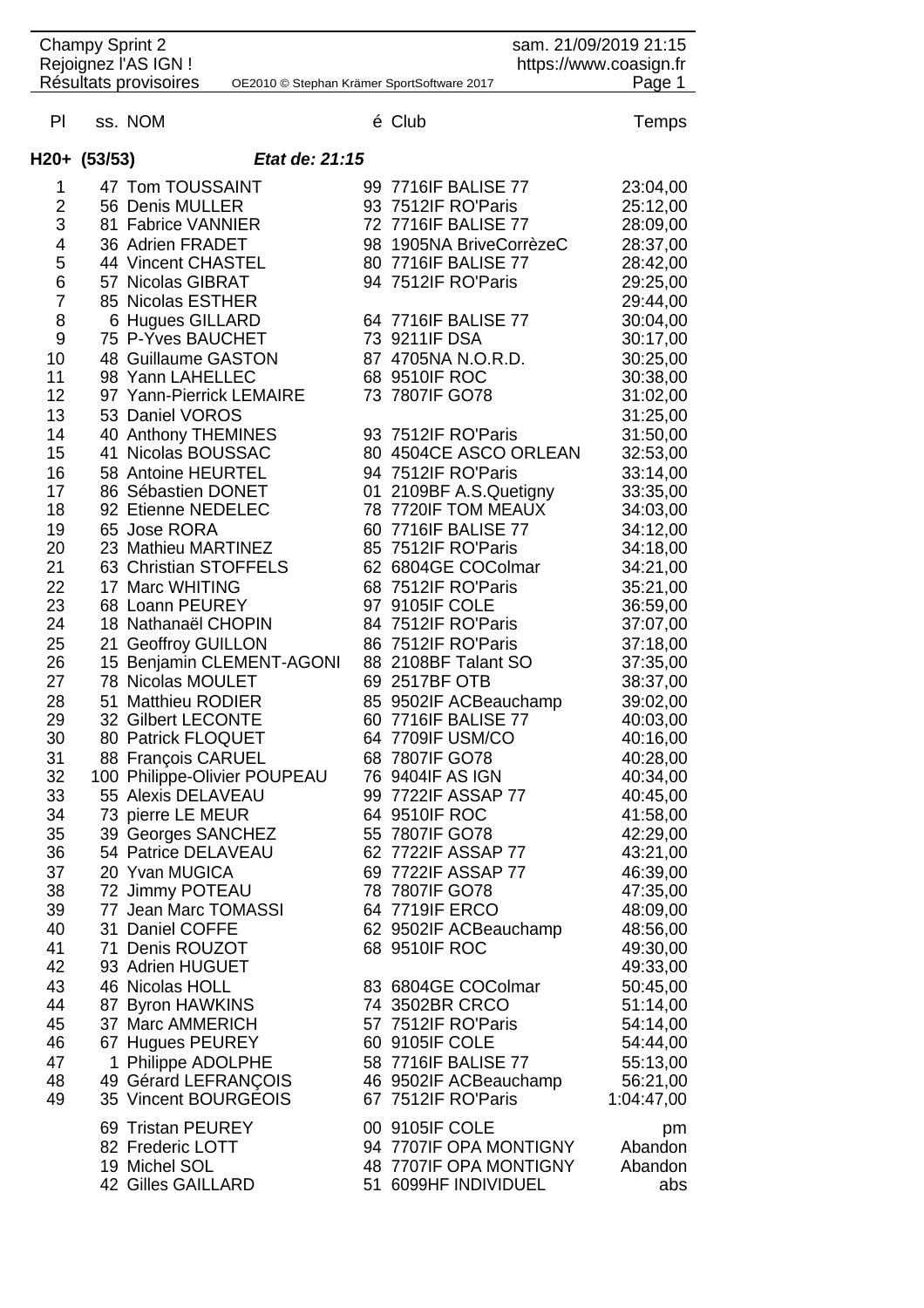| <b>Champy Sprint 2</b><br>sam. 21/09/2019 21:15<br>Rejoignez l'AS IGN !<br>https://www.coasign.fr<br>Résultats provisoires<br>OE2010 © Stephan Krämer SportSoftware 2017         |                                |                                                                                                                                                                                                                                                                                                                                                                                                                                                                                                                                        |                | Page 2 |                                                                                                                                                                                                                                                                                                                                                                                                                                                                                                                                                                   |                                                                                                                                                                                                                                                                                                                    |  |
|----------------------------------------------------------------------------------------------------------------------------------------------------------------------------------|--------------------------------|----------------------------------------------------------------------------------------------------------------------------------------------------------------------------------------------------------------------------------------------------------------------------------------------------------------------------------------------------------------------------------------------------------------------------------------------------------------------------------------------------------------------------------------|----------------|--------|-------------------------------------------------------------------------------------------------------------------------------------------------------------------------------------------------------------------------------------------------------------------------------------------------------------------------------------------------------------------------------------------------------------------------------------------------------------------------------------------------------------------------------------------------------------------|--------------------------------------------------------------------------------------------------------------------------------------------------------------------------------------------------------------------------------------------------------------------------------------------------------------------|--|
|                                                                                                                                                                                  |                                |                                                                                                                                                                                                                                                                                                                                                                                                                                                                                                                                        |                |        |                                                                                                                                                                                                                                                                                                                                                                                                                                                                                                                                                                   |                                                                                                                                                                                                                                                                                                                    |  |
| PI.                                                                                                                                                                              |                                | ss. NOM                                                                                                                                                                                                                                                                                                                                                                                                                                                                                                                                |                |        | é Club                                                                                                                                                                                                                                                                                                                                                                                                                                                                                                                                                            | <b>Temps</b>                                                                                                                                                                                                                                                                                                       |  |
| H20- (9/9)                                                                                                                                                                       |                                |                                                                                                                                                                                                                                                                                                                                                                                                                                                                                                                                        | Etat de: 21:15 |        |                                                                                                                                                                                                                                                                                                                                                                                                                                                                                                                                                                   |                                                                                                                                                                                                                                                                                                                    |  |
| 1<br>$\overline{2}$<br>3<br>$\overline{4}$<br>5<br>6                                                                                                                             |                                | 14 Jules LE MOIGNE<br>79 Thomas GINET<br>28 Bastien THENOZ<br>7 Lucas GILLARD<br>76 Sylvain BAUCHET<br>50 Lohann LEFRANCOIS<br>5 Paolo GAMBINI-ALVES<br>43 Aidan PEIS GUERIN<br>96 François ESNAULT                                                                                                                                                                                                                                                                                                                                    |                |        | 03 7707IF OPA MONTIGNY<br>03 2517BF OTB<br>04 7807IF GO78<br>04 7716IF BALISE 77<br>02 9211IF DSA<br>06 7716IF BALISE 77<br>05 9404IF AS IGN                                                                                                                                                                                                                                                                                                                                                                                                                      | 23:04,00<br>26:37,00<br>27:28,00<br>31:48,00<br>35:03,00<br>55:12,00<br>Abandon<br>Abandon<br>abs                                                                                                                                                                                                                  |  |
|                                                                                                                                                                                  |                                |                                                                                                                                                                                                                                                                                                                                                                                                                                                                                                                                        |                |        |                                                                                                                                                                                                                                                                                                                                                                                                                                                                                                                                                                   |                                                                                                                                                                                                                                                                                                                    |  |
| D20- (4/4)<br>1<br>$\overline{2}$<br>3<br>$\overline{\mathbf{4}}$                                                                                                                |                                | 91 Ines TISON<br>3 Louise CHATAIGNIER<br>12 Anne Caroline SIPOS<br>90 Cécile DE DERUZY                                                                                                                                                                                                                                                                                                                                                                                                                                                 | Etat de: 21:15 |        | 03 7707IF OPA MONTIGNY<br>04 7716IF BALISE 77<br>06 7716IF BALISE 77<br>7807IF GO78                                                                                                                                                                                                                                                                                                                                                                                                                                                                               | 35:08,00<br>43:35,00<br>46:45,00<br>1:03:27,00                                                                                                                                                                                                                                                                     |  |
|                                                                                                                                                                                  | Etat de: 21:15<br>D20+ (27/27) |                                                                                                                                                                                                                                                                                                                                                                                                                                                                                                                                        |                |        |                                                                                                                                                                                                                                                                                                                                                                                                                                                                                                                                                                   |                                                                                                                                                                                                                                                                                                                    |  |
| 1<br>$\overline{2}$<br>3<br>$\overline{4}$<br>5<br>6<br>$\overline{7}$<br>8<br>9<br>10<br>11<br>12<br>13<br>14<br>15<br>16<br>17<br>18<br>19<br>20<br>21<br>22<br>23<br>24<br>25 |                                | 70 Aurelia PARIS<br>11 Sandra OLIVIER<br>83 Elodie DONET<br>74 Céline VERCAEMERE<br>16 Marie CONIEL<br>29 Perrine THENOZ<br>62 Camille GIRE<br>27 Céline PEKER<br>9 Florence LAGRANGE<br>45 Célia BIGUZZI<br>61 Eloise LOUVET<br>26 Valérie PEKER<br>24 Marion DURAND<br>25 Léonor PEDRO<br>34 Elisabeth PEETERS<br>22 Caroline BOULAIS<br>33 Mélanie VERET<br>66 Solène ROBBE<br>59 Isabelle GLASSET<br>60 Ulrike CHARDOT<br>103 Celine EUDIER<br>94 Coline HALLIER<br>52 Valérie TRUONG<br>38 Nathalie DANDEL<br>64 Sindy SAGGIORATO |                |        | 83 3502BR CRCO<br>68 7716IF BALISE 77<br>94 2109BF A.S.Quetigny<br>68 9510IF ROC<br>92 7512IF RO'Paris<br>73 7807IF GO78<br>57 7707IF OPA MONTIGNY<br>99 7707IF OPA MONTIGNY<br>75 7716IF BALISE 77<br>88 7512IF RO'Paris<br>83 7707IF OPA MONTIGNY<br>64 7707IF OPA MONTIGNY<br>79 7512IF RO'Paris<br>85 7512IF RO'Paris<br>70 7512IF RO'Paris<br>81 7512IF RO'Paris<br>73 7512IF RO'Paris<br>67 9105IF COLE<br>59 7807IF GO78<br>64 7807IF GO78<br>62 7720IF TOM MEAUX<br>96 9404IF AS IGN<br>83 9502IF ACBeauchamp<br>68 7512IF RO'Paris<br>74 6804GE COColmar | 29:15,00<br>31:47,00<br>33:21,00<br>35:28,00<br>35:53,00<br>36:06,00<br>36:15,00<br>39:23,00<br>40:12,00<br>41:01,00<br>41:35,00<br>42:50,00<br>44:16,00<br>44:51,00<br>44:54,00<br>45:51,00<br>49:05,00<br>54:42,00<br>58:12,00<br>59:01,00<br>1:00:51,00<br>1:01:26,00<br>1:10:41,00<br>1:18:39,00<br>3:05:43,00 |  |
|                                                                                                                                                                                  |                                | 30 Marie-Pierre COFFE<br>89 Marie CARUEL                                                                                                                                                                                                                                                                                                                                                                                                                                                                                               |                |        | 63 9502IF ACBeauchamp<br>96 7807IF GO78                                                                                                                                                                                                                                                                                                                                                                                                                                                                                                                           | pm<br>Abandon                                                                                                                                                                                                                                                                                                      |  |

## **Jeune Homme (3/3)** *Etat de: 21:15*

| 99 Louis GIL SILVEIRA | 07 9404IF AS IGN    | 21:02,00 |
|-----------------------|---------------------|----------|
| 4 Anatole FRENOY      | 07 7716 F BALISE 77 | 36:13,00 |
| 2 Yanis CHAFI         | 07 7716 F BALISE 77 | 50:10,00 |